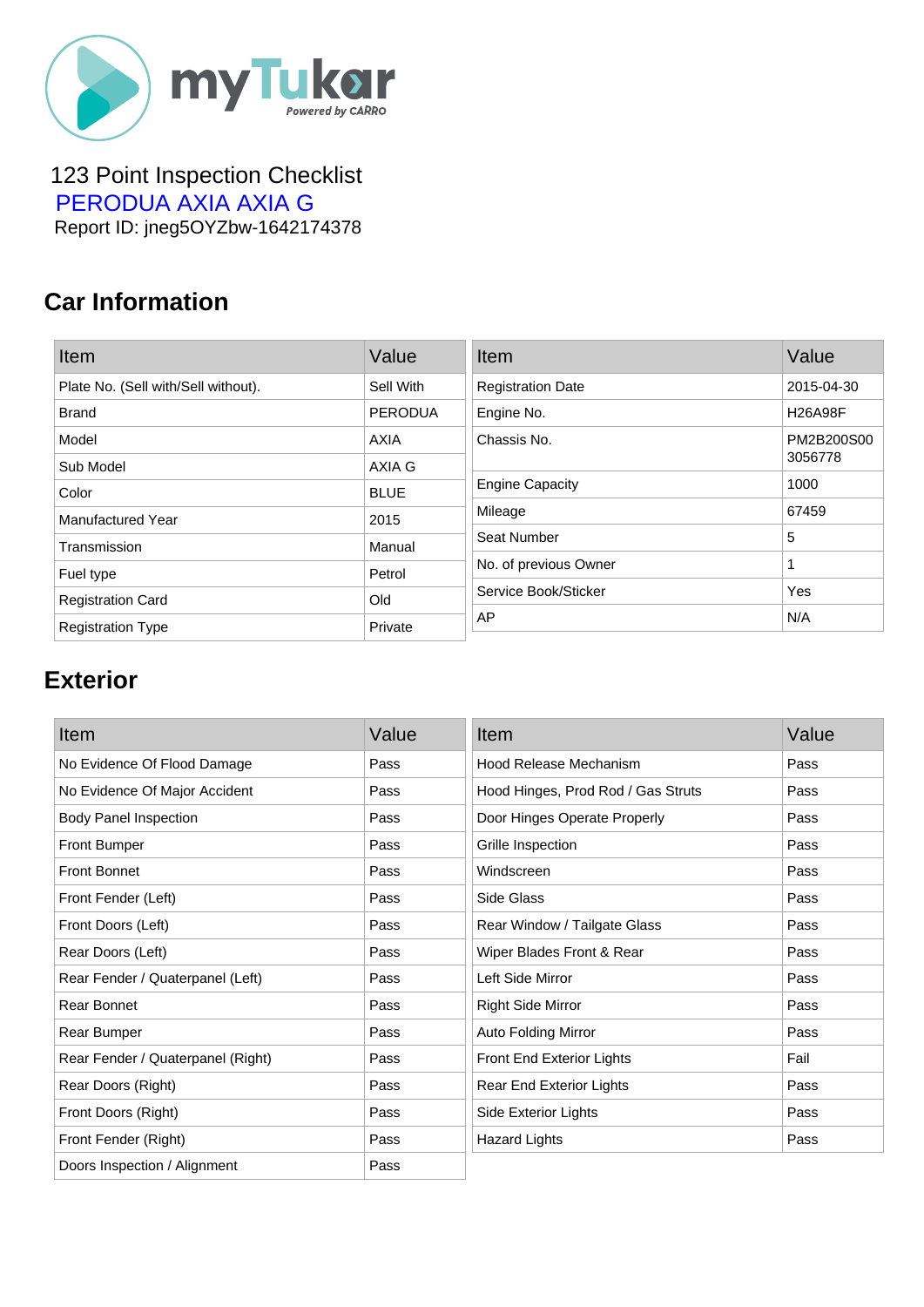# **Interior**

| Item                                 | Value | Item                                         | Value |
|--------------------------------------|-------|----------------------------------------------|-------|
| Airbags                              | 2     | Sun Visors, Vanity Mirror & Light            | Pass  |
| Safety Belts                         | Pass  | Dashboard                                    | Pass  |
| Radio / Cassette / Cd/Dvd Player     | Pass  | Dashboard Drawer                             | Pass  |
| Antenna                              | Pass  | <b>Interior Carpet</b>                       | Pass  |
| Alarm / Theft Deterrent System       | Pass  | <b>Floor Mats</b>                            | Pass  |
| <b>Speakers</b>                      | Pass  | Door Trim & Door Panels                      | Pass  |
| Reverse Camera                       | N/A   | Headlining                                   | Pass  |
| Air Conditioning System              | Pass  | <b>Front Seat</b>                            | Pass  |
| Air Conditioning Switch Panel        | Pass  | <b>Rear Seat</b>                             | Pass  |
| Center Armrest / Console             | Pass  | Seat & Head Restraint Adjustment             | Pass  |
| <b>Front Aircon Vents</b>            | Pass  | <b>Folding Seats</b>                         | Pass  |
| <b>Rear Aircon Vents</b>             | N/A   | <b>Heated Seats</b>                          | N/A   |
| Clock                                | Pass  | <b>Cooled Seats</b>                          | N/A   |
| Tilt / Telescopic Steering Wheel     | Pass  | Sunroof / Moonroof                           | N/A   |
| <b>Steering Wheel Controls</b>       | N/A   | Convertible Top                              | N/A   |
| <b>Steering Wheel Condition</b>      | Pass  | Door Handles                                 | Pass  |
| Horn                                 | Pass  | Push Start Button System                     | N/A   |
| Indicator Light                      | Pass  | <b>Central Locking System</b>                | Pass  |
| <b>Warning Light</b>                 | Pass  | <b>Power Window Controls</b>                 | Pass  |
| <b>Tripmeter And Odometer</b>        | Pass  | <b>Remote Boot Release</b>                   | N/A   |
| Windscreen Wipers Switch             | Pass  | Fuel Cap Release                             | Pass  |
| Rear Window Wiper Switch             | Pass  | Luggage Compartment Trim & Cargo Net         | Pass  |
| <b>Paddle Shifters</b>               | N/A   | Luggage Compartment Light                    | Pass  |
| Interior Courtesy, Dome & Map Lights | Pass  | Luggage Board                                | Pass  |
| <b>Outside Rear View Mirrors</b>     | N/A   | Parcel Shelf / Speaker Board / Tonneau Cover | Pass  |
| Ashtrays                             | Pass  | Jack & Tool Kit                              | Pass  |
| Gear Knob                            | Pass  | Spare Tyre                                   | Pass  |
| Handbrake / Footbrake Lever          | Pass  |                                              |       |

# **Underbody**

| Item                  | Value | Item                             | Value |
|-----------------------|-------|----------------------------------|-------|
| <b>Exhaust System</b> | Pass  | Wheel Covers & Center Caps       | Pass  |
| 4X4 Operation         | N/A   | Rack And Pinion, Linkage & Boots | Pass  |
| Front Tyre (Left)     | Pass  | Control Arms & Ball Joints       | Pass  |
| Rear Tyre (Left)      | Pass  | Tie Rods & Idler Arm             | Pass  |
| Front Tyre (Right)    | Pass  | Sway Bars, Links & Bushings      | Pass  |
| Rear Tyre (Right)     | Pass  | Wheel Alignment                  | Pass  |
| <b>Rims</b>           | Pass  |                                  |       |